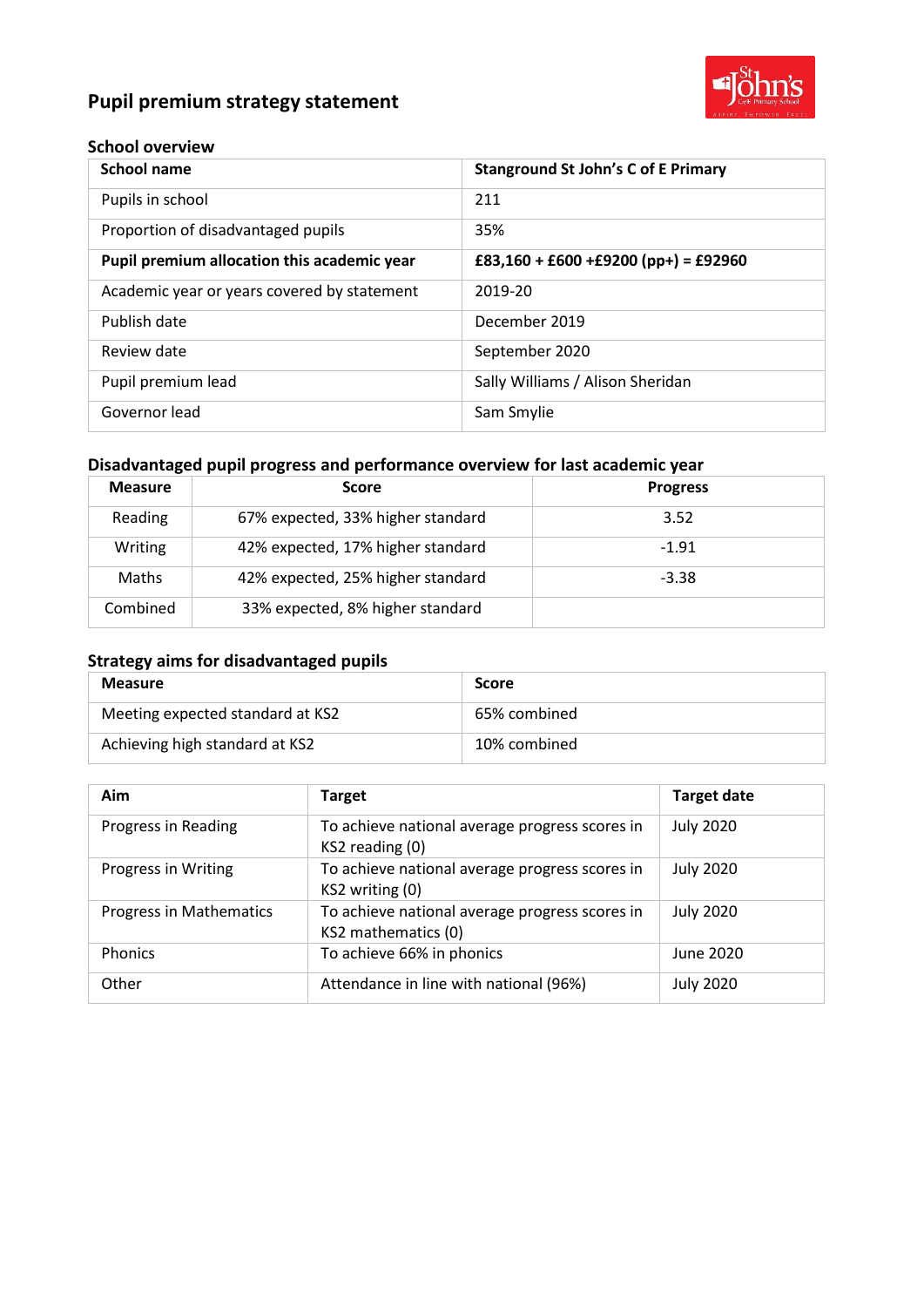## **Teaching priorities for current academic year**

| <b>Measure</b>       | <b>Activity</b>                                                                              |
|----------------------|----------------------------------------------------------------------------------------------|
| Priority 1           | Develop maths and writing teaching through:                                                  |
|                      | Working with the Maths Hub to develop Maths Mastery practice, building                       |
|                      | maths teaching confidence and skills to support reasoning and learning beyond<br>arithmetic. |
|                      | Targeted support from English Lead and LA School Advisor for writing in Year 6               |
|                      | Support this teaching with high quality teaching, learning and assessment                    |
|                      | resources.                                                                                   |
| Priority 2           | Develop teaching skills across the curriculum through high quality CPD, for                  |
|                      | example, through Pixl, subject leader training and NQT training. This is to be               |
|                      | coordinated by Pupil Premium Lead.                                                           |
|                      | EYFS - outdoor provision development                                                         |
| Barriers to learning | Ensuring staff use the techniques they learn through training.                               |
| these priorities     | Resources to support this maths learning.                                                    |
| address              | Time dedicated to subject development.                                                       |
| Projected spending   | Maths Mastery; Maths resources; Mathletics; Purple Mash; Music tuition                       |
|                      | CPD and English Lead costs; Release time for Pupil Premium Lead and subject                  |
|                      | leaders; EYFS outdoor learning resources and environment development                         |
|                      | <b>Total: £25300</b>                                                                         |

### **Targeted academic support for current academic year**

| <b>Measure</b>                                      | <b>Activity</b>                                                                                                                                                                                                                                        |
|-----------------------------------------------------|--------------------------------------------------------------------------------------------------------------------------------------------------------------------------------------------------------------------------------------------------------|
| Priority 1                                          | Run interventions targeted to support class learning, delivered by trained<br>teaching assistants and using evidence based programmes or pre- and over-<br>learning techniques.                                                                        |
| Priority 2                                          | Ensure that reading is consistently of a high standard across school by:<br>Developing upper and lower school libraries and online resources so as to<br>ensure all children are challenged by correctly pitched books.<br>Drawing on high quality CPD |
| Barriers to learning<br>these priorities<br>address | Time to rearrange, catalogue and label the library.<br>Enough books at all appropriate levels and matching phonics programmes.<br>Time during the school day for children to complete book quizzes.                                                    |
| Projected spending                                  | Intervention staffing costs; Time for library renovation and CPD; Junior<br>Librarian; Books and stationery; Accelerated Reader; Tapestry<br><b>Total: £20960</b>                                                                                      |